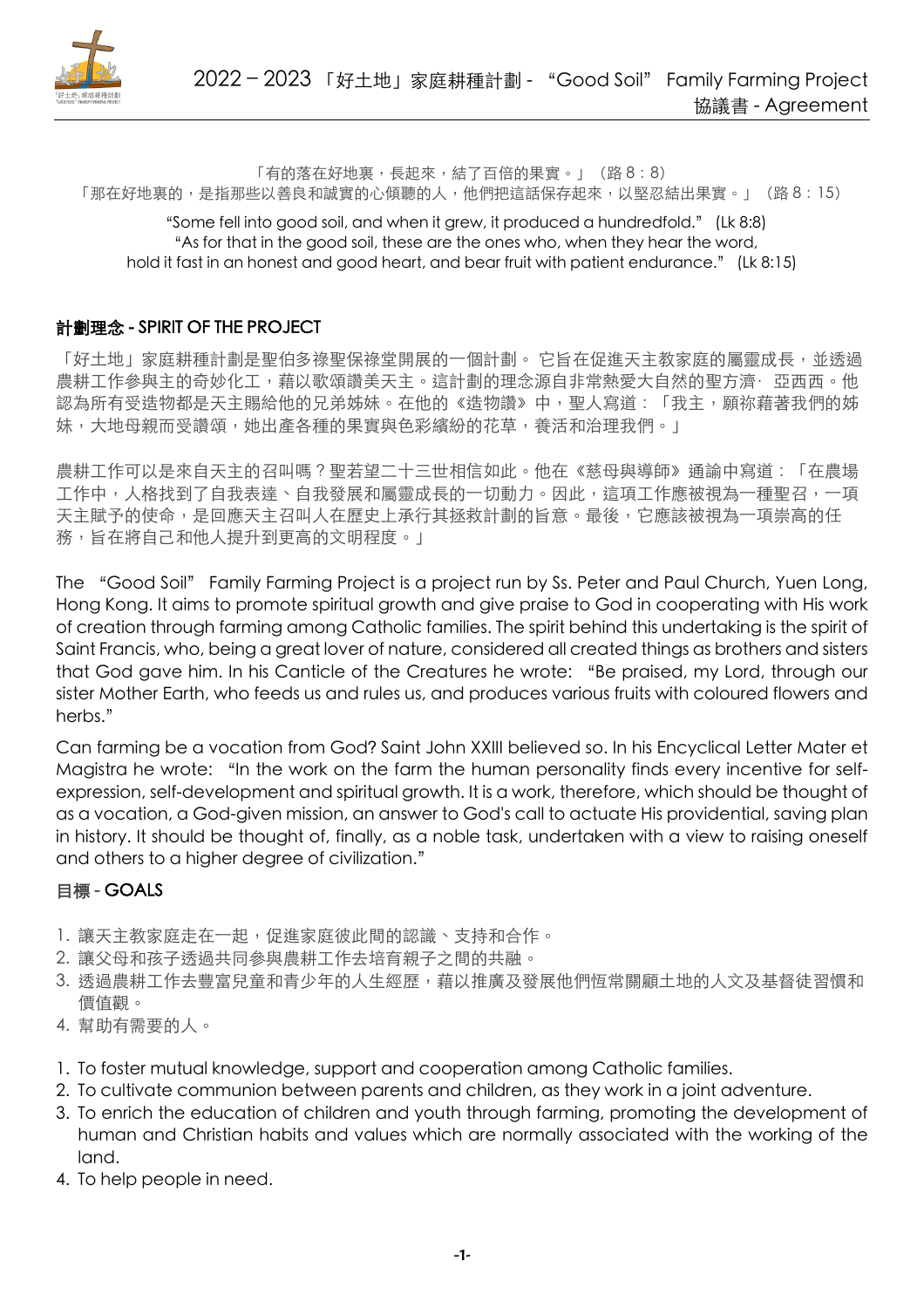# 協議 - AGREEMENT

為參與 2022-2023 年度「好土地」家庭耕種計劃,參加者請細閱協議書內容及簽署協議:

In order to participate in the 2022-2023 "Good Soil" Family Farming Project, participants will agree to the following by signing the form below:

## 1.目標 - GOALS:

參加者須將這計劃的目標牢記在心中 (詳見「計劃目標」), 所有參加者都要盡力去將自己和其他園丅視為: 需要成為好土地的土壤,並按照福音的教導,即被召叫去結出豐盛的神聖果實。

Keeping at heart the goals of this project (see "GOALS OF THE PROJECT"), all participants will strive to see themselves and their fellow gardeners as the land that needs to become the good soil that, according to the teachings of the Gospel, is called to bear abundant fruits of holiness.

# 2. 申請資格(按優先次序) - REGISTRATION QUALIFICATION (by order of priority):

a. 家庭單位: 就本計劃而言, 「家庭單位」即由天主教父母(至少其中一位)及其未滿 18 歲的子女組成。

Family units: For the purpose of this project, by "family units" we understand Catholic parents (at least one parent) together with their child/children who has/have not reached 18 years of age.

b. 其他: 由兩個堂區教友組成, 共同種植一個農圃。

Others: Parishioners may form groups of two people and sign up to tend a plot.

### 3. 報名⽇期 - REGISTRATION SCHEDULE

2022-2023 年度耕種季節的報名⽇期為 2022 年 3 ⽉ 15 ⽇⾄ 2022 年 4 ⽉ 30 ⽇。

The registration schedule for the 2022-2023 season will start on March 15<sup>th</sup> until April 30<sup>th</sup>, 2022.

#### 4. 計劃的管理 - PROGRAM ADMINISTRATION

「好土地家庭耕種計劃委員會」(GSGC)將協助聖伯多祿聖保祿堂管理「好土地」家庭耕種計劃。參加者 可透過電郵 hkgoodsoil@gmail.com 與 GSGC 聯絡。成功申請者將會由 GSGC 個別以電郵通知,並會將 其加到 TELEGRAM (https://t.me/terrabona) 的頻道中。 GSGC 會使用電郵和 TELEGRAM 與參加者聯絡。

Ss. Peter and Paul Church administers the program with the assistance of the "Good Soil Gardening Committee" (GSGC). The GSGC can be contacted by email at hkgoodsoil@gmail.com. Upon successful application, gardeners will be added to a channel on TELEGRAM (https://t.me/terrabona). Both email and the Telegram channel will be used by GSGC to contact participants.

#### 5. 耕種季節 - GARDENING SEASON

2022-2023 年度的耕種季節由 2022 年 8 月 15 日起至 2023 年 6 月 15 日止。但天氣和其他未預見到的因素有 可能延遲聖心樂園 (SHG) 開放的時間。如聖心樂園開放時間有所更改的話,園丁將會收到有關通知。一旦聖 心樂園的耕種季節開始,園丅就有責任盡快開田耕種。預期到 2022 年 10 月 30 日,園丅已經可在自己的農 圃裏取得進展,包括:已清理農圃的雜草及開始種植等。

The 2022-2023 season runs from August  $15<sup>th</sup>$  2022 through June  $15<sup>th</sup>$  2023. Weather and other unforeseen factors may delay the opening of the Sacred Heart Garden (SHG). Gardeners will be notified of changes to the opening of the SHG. Gardeners are responsible for maintaining their plot as soon as the gardens are open for the season. By October 30<sup>th</sup> 2022 there should be marked progress toward a productive garden. This progress should include: plants established and cared for, weeds being managed etc.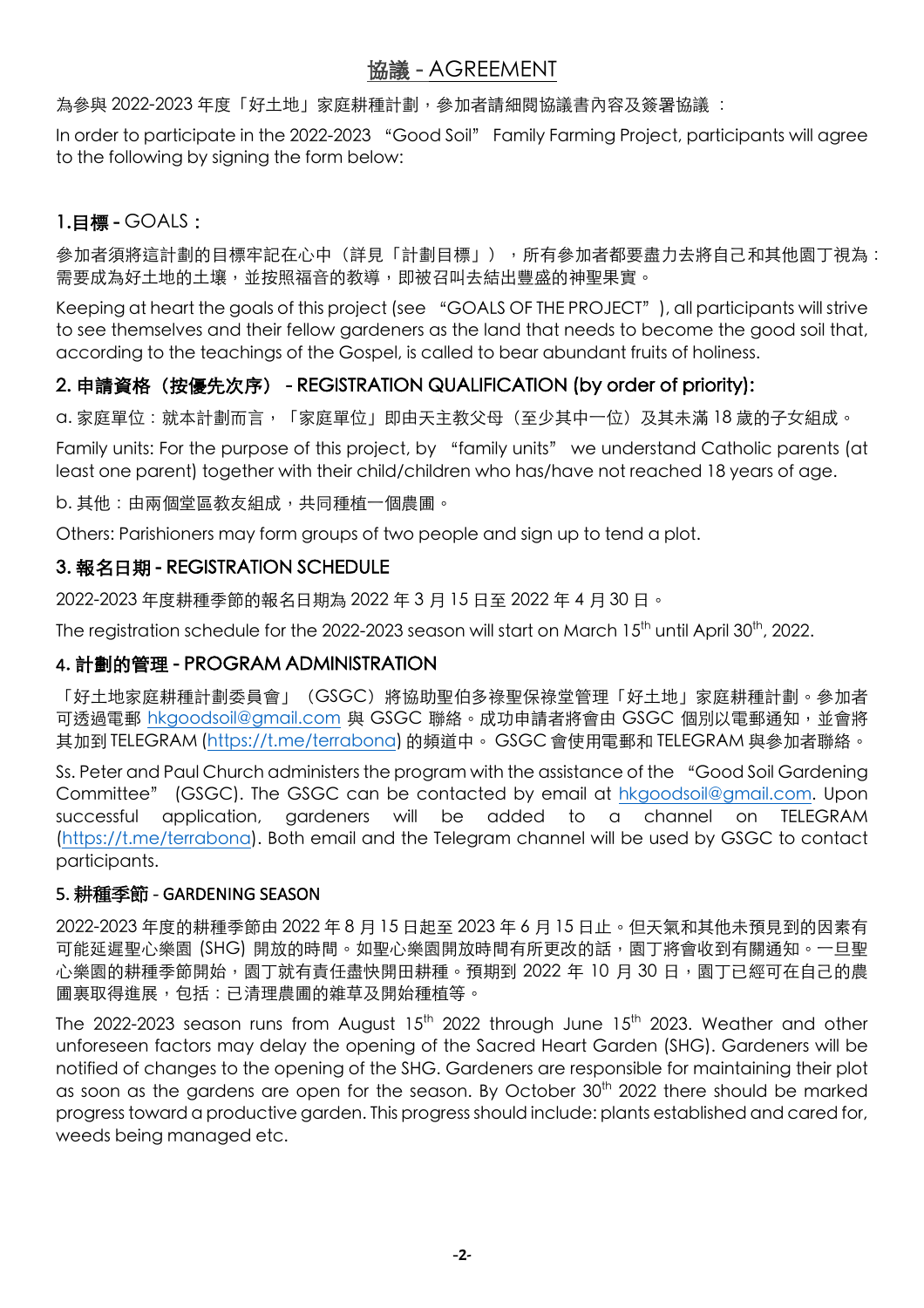### 6. 農圃 - GARDEN PLOTS

每組參加者將獲分配一個農圃(直徑 100 厘米的種植袋), 所有農圃都有園丁的名字以作識別。該農圃的使用 權在耕種季節完結時結束。註:如申請者的數目超過可提供的農圃數目,將優先考慮聖伯多祿聖保祿的家庭 單位申請者(見 2a)。

Applicants will be assigned one fabric grow bag, of 100cm in diameter. All plots will have signage with name of the gardener. All rights over the plot will expire at the end of the season. Note: If the number of applications surpasses the number of available plots, priority will be given to family units of Ss. Peter and Paul Church (see No. 2a).

#### 7. 參與及打理農圃 - PARTICIPATION AND MAINTENANCE

:園丁必須在整個耕種季節內的每星期打理自己的農圃,包括:淋水、定期清理農圃及農圃周邊之雜草、收 採已成熟的農作物及清除腐爛的植物。由於「好土地」家庭耕種計劃中的其中一個目標是透過農耕工作去豐 富兒童和青少年的人生經歷,故參加此計劃的子女必須每兩星期最少一次跟父母到自己的農圃打理農作物。 除此之外,為促進家庭彼此間的認識、支持和合作,我們極力鼓勵參與的家庭多花時間留在聖心樂園裡,藉 此積極溝通,建立深厚的親子關係。

Gardeners must weekly maintain their plot throughout the garden season. This includes: watering, regular weeding, harvesting ripe produce, and removing all spent or diseased plants. Considering that one of the objectives of the "Good Soil" Family Farming Project is to enrich the education of children and youth through farming, children joining the project with their parents will be requested to attend their family plot at least once every two weeks. Bearing in mind that this project also aims at fostering mutual knowledge, support and cooperation among families, participating families are encouraged to stay at the Garden, and actively build bonds of communion with each other.

### 8. 種子/培苗 - SEEDS/SEEDLINGS

「好土地」家庭耕種計劃將提供種子及培苗作園內耕種之用。為確保聖心樂園內使用的都是有機土壤(即未 被殺蟲劑或化學肥料污染的土壤), 國丁不得在聖心樂園內種植任何外來的種子及培苗。園丁亦不得將獲分 配的種子或培苗帶離聖心樂園使用。另外,鼓勵參加者在聖堂的種植區內培苗,以供自己及其他園丁使用。

Seeds will be provided by the "Good Soil" Family Project itself. No seeds from other sources may be planted at the SHG. In order to guarantee that no non-organic soil is used at the garden (which may have been contaminated by pesticides or chemical fertilizers), participants should not bring plants nor seedlings acquired outside. Participants will be encouraged to grow seedlings at the Church, both for their own use as well as common use.

### 9. 不盡責打理的農圃 - UNMAINTAINED PLOTS

如連續三個週末沒有園丁到聖心樂園打理的農圃,將被視作為不盡責打理的農圃,該農圃的園丁將會收到 GSGC 發出的通知,提示園丁於收到提示的一星期內執行本協議內所述的要求。如園丁在一星期的限期後仍 未能按時處理,該農圃將被視作為放棄論,即園丁放棄在耕種季節餘下的時間內繼續參與耕種計劃的權利, GSGC 會收回該農圃。

A plot that has not been attended for three consecutive weekends will be considered as unmaintained. Gardeners who have unmaintained plots will be given one week from the initial notification to comply with all requirements described in this Agreement. If the gardener does not comply by the end of the one-week period the plot will be considered abandoned and taken back by GSGC. The gardener will give up the privilege of participating in the program for the remainder of the season.

### 10. 清理農圃/耕種季節完結 - TURNING IN PLOTS/END OF SEASON

園丁必須在耕種季節完結時(即 2023 年 6 月 15 日或以前)完成耕種並清理農圃,即清除所有已栽種的農作物。 如須在耕種季節完結前退回農圃的話,園丁請先以電郵通知 GSGC 作安排。

Gardeners can finish gardening and turn in their plot at any time. This will mean clearing the plot of all plant material. This must be completed by June 15<sup>th</sup> 2023. Gardeners will notify GSGC by email if turning in their plot before the end of the season.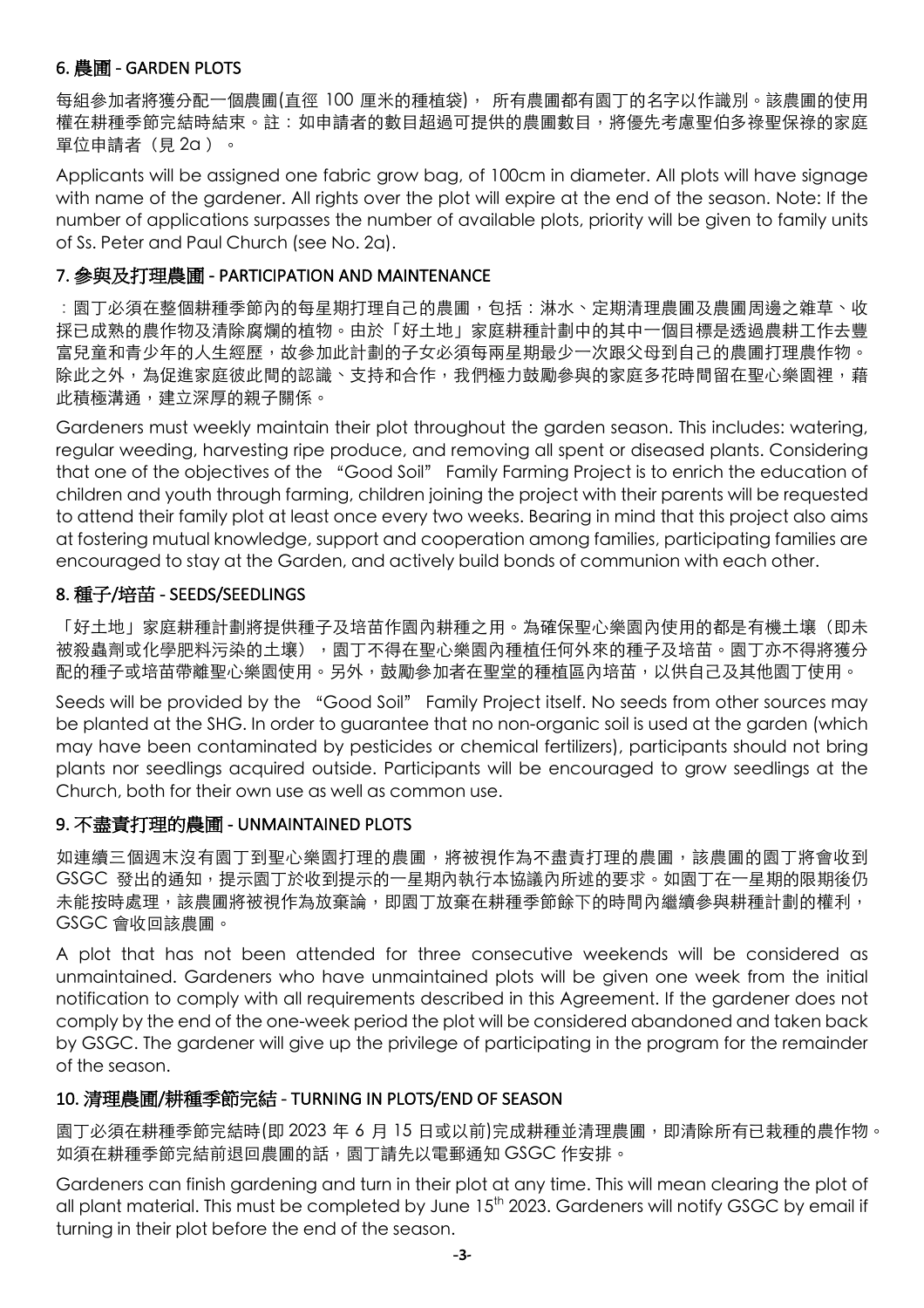### 11. 開放日期和時間 - GARDEN DAYS AND TIMES

聖心樂園於每個週六、週日及公眾假期,上午 10:30 至下午 5:00 開放。

Garden will be open on Saturdays, Sundays and Public Holidays from 10:30am to 5pm.

### 12. 農具/種植棚架/其他耕種用品 - TOOLS/TRELLISING/OTHER GARDEN MATERIALS

園丁可共同使用由 GSGC 提供的基本農具(包括鏟、鋤頭、犂耙、水壺等,位於組合屋內),使用後請放回原 處。而個人的農具則由園丁自行購買及管理,並於使用後自行保存,不得將其留在聖心樂園內。園丁可以使 用竹竿或棚架來固定農作物,當不再需要使用時,須立即把它們拆除。

Gardeners are required to use good tool safety when using tools in their garden. Some garden tools for common use will be supplied. Personal tools are the responsibility of the gardener and must not be left in the garden. Gardeners can use cages, stakes, and trellises to stake vegetable plants. Cages, stakes, and trellises must be removed as soon as they are no longer needed. Watering cans will be available for common use.

### 13. 淋水 – WATERING

儲水箱/水龍頭設置在聖心樂園內。園丅應滴當地及公平地與其他園丅共用所有資源。

Water faucets will be located in the garden. The gardeners are expected to use all common resources in a fair and efficient manner.

#### 14. 大門/圍欄 - GATES/FENCING

園丁在進出聖⼼樂園時,必須關上圍欄及⼤⾨。園丁不得在⾃⼰的農圃附近加上任何類型的圍欄。

Gardeners must close the gate of the perimeter fence when entering and exiting the garden. Gardeners are not permitted to put any type of fencing around individual plots.

### 15. 殺蟲劑- PESTICIDES

為免污染⼟壤,園內嚴禁噴灑任何的殺蟲劑。

The spraying of pesticides is not allowed in the garden area.

#### 16. 堆肥/有機肥 - COMPOST/ORGANIC FERTLIZER

園丁可要求 GSGC 提供堆肥/有機肥(以先到先得的⽅式分配)。

Compost and organic fertilizer will be available upon request by gardeners, on a first-come-firstserved basis.

#### 17. 垃圾 – TRASH

園丁必須保持聖心樂園清潔,並於每次離開樂園時把垃圾帶走及妥善處理。

Gardeners must remove any trash they generate from the garden area and dispose of it properly.

#### 18. 寵物 – PETS

為考慮農作物的安全性及讓園丅們在共融環境下共同使用聖心樂園的設施,不得攜帶寵物進入聖心樂園的範 圍內。

Pets are not allowed inside the fence at the garden site as a food safety concern and as a courtesy to other gardeners.

#### 19. 盜竊和破壞 - THEFT AND DAMAGE

如發現聖心樂園內有任何盜竊、故意破壞、可疑行為或活動時,應立刻通知 GSGC 處理。

Gardeners should report any theft, vandalism, suspicious behaviour or activity in the garden areas to the GSGC.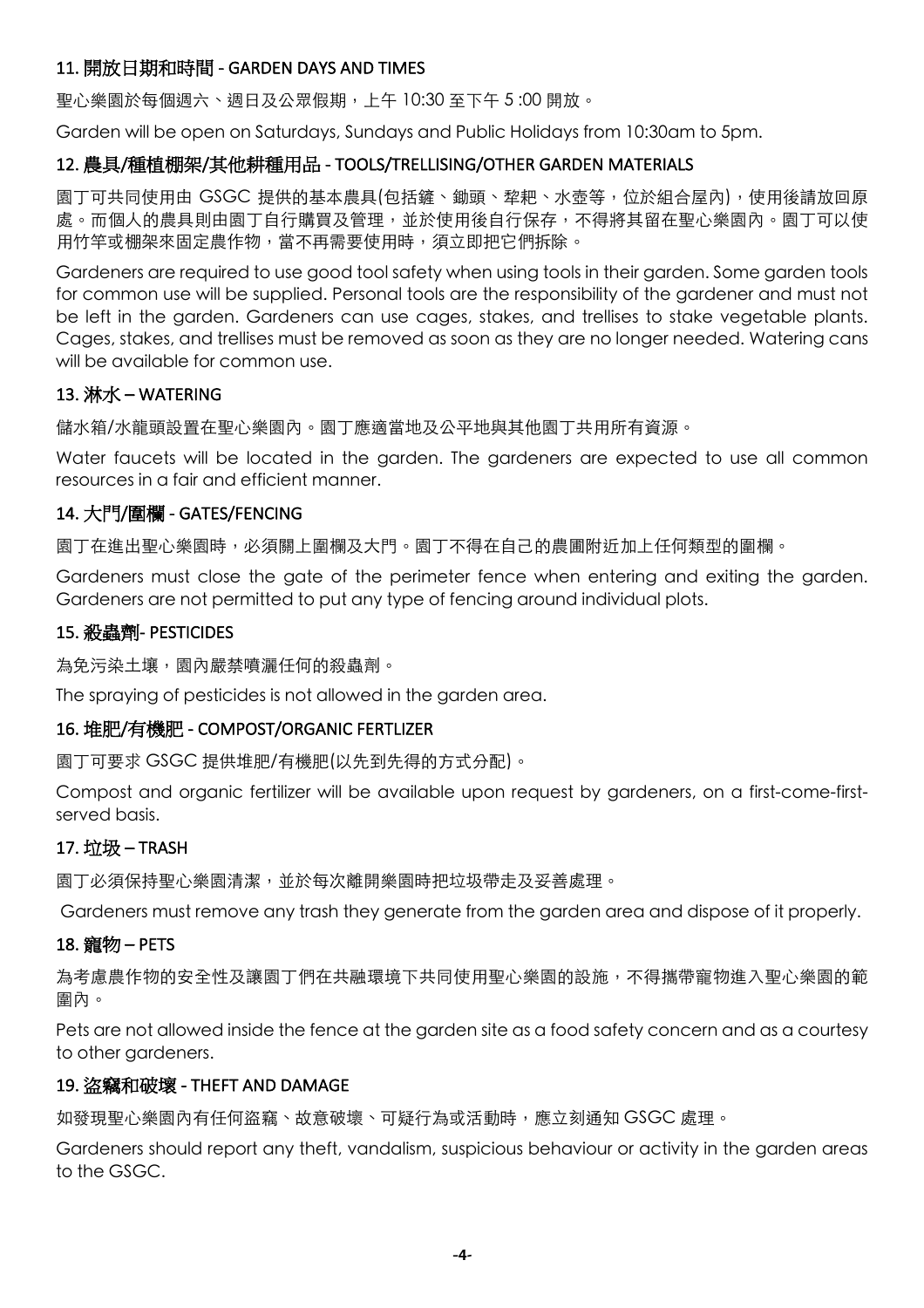#### 20. 協議書副本 - COPIES OF THE AGREEMENT

本協議一式兩份, GSGC 及園丁各執一份為憑。

Two copies of this agreement will be signed: one will be kept by the main gardener, one by the GSGC.

我們在此簽署,表示已閱讀、明白並願意遵守「好土地」家庭耕種計劃協議書的內容。

註:6 歲或以上的兒童也須簽署。

We, the undersigned, have read the "Good Soil" Family Farming Project Agreement and understand all of its terms. We agree with its terms and sign it voluntarily. Children aged 6 and above are required to sign as well.

| 申請會員姓名 - Primary Gardener Name   | 申請會員簽署 - Primary Gardener Signature |
|----------------------------------|-------------------------------------|
|                                  |                                     |
|                                  |                                     |
| 附屬會員姓名 - Secondary Gardener Name | 附屬會員簽署-Secondary Gardener Signature |
|                                  |                                     |
|                                  |                                     |
| 附屬會員姓名 - Secondary Gardener Name | 附屬會員簽署-Secondary Gardener Signature |
|                                  |                                     |
|                                  |                                     |
| 附屬會員姓名 - Secondary Gardener Name | 附屬會員簽署-Secondary Gardener Signature |
|                                  |                                     |
|                                  |                                     |
| 附屬會員姓名 - Secondary Gardener Name | 附屬會員簽署-Secondary Gardener Signature |

日期 - Date 2010 - Particle 2010 - Particle 2010 - Particle 2010 - 聖伯多祿聖保祿堂主任司鐸簽署

Signature of Ss. Peter and Paul Church's Parish Priest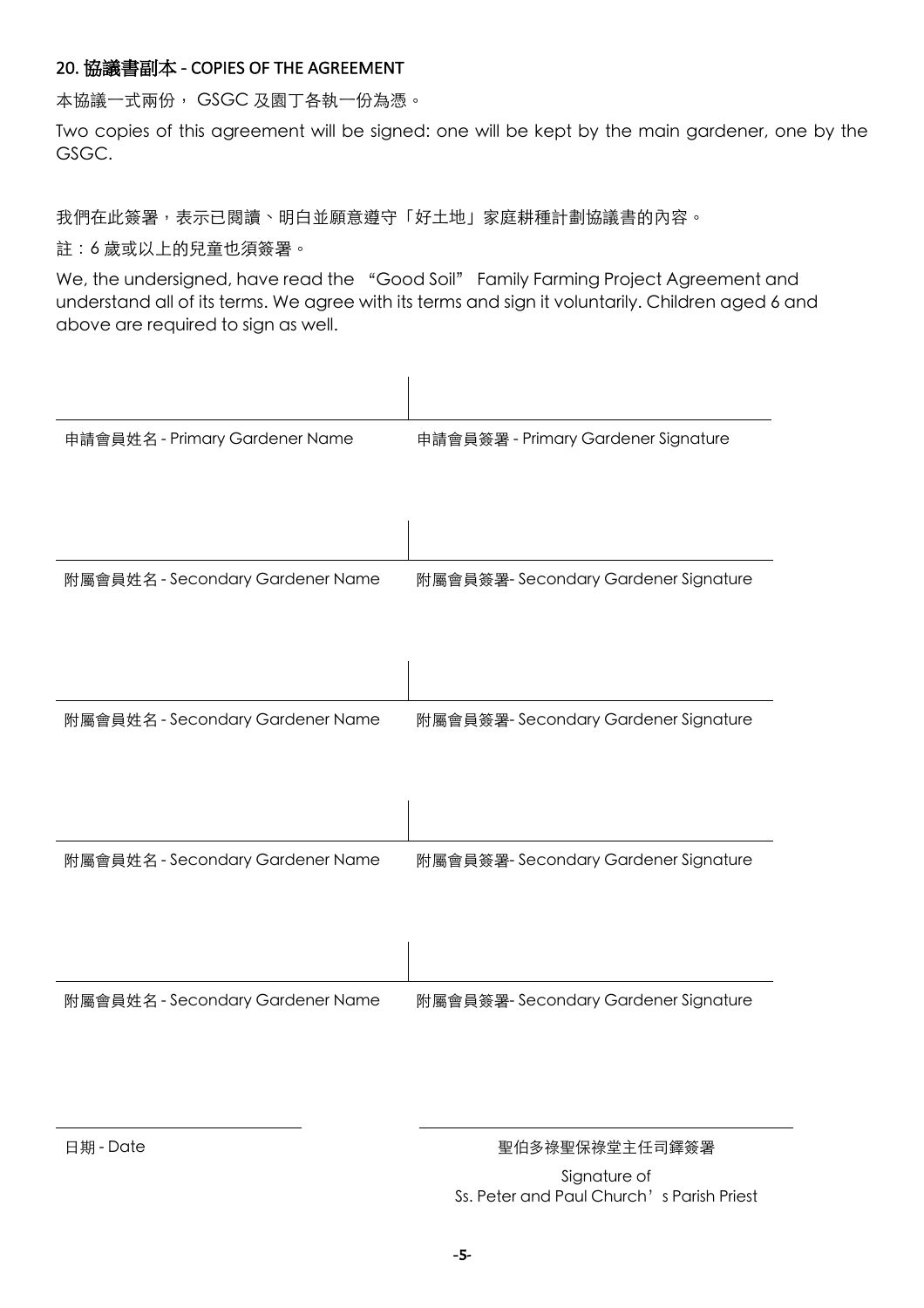

#### 申請會員 - PRIMARY GARDENER

#### 申請會員是主要聯絡⼈及打理農圃的園丁。

The primary gardener is the primary contact for the garden plot. This gardener is responsible for maintenance of the plot.

| 姓名- Full Name                                                    |                       |         |        |
|------------------------------------------------------------------|-----------------------|---------|--------|
| 家庭單位 (見2a) - Family unit (see No. 2a above)                      |                       | 是 - Yes | 否 - No |
| 聖伯多祿聖保祿堂教友 - Parishioners of Ss. Peter and Paul Church   是 - Yes |                       |         | 否 - No |
| 電郵 - Email                                                       | 聯絡電話 - Contact number |         |        |

## 附屬會員 - ADDITIONAL GARDENERS

| 姓名- Full Name |                       |
|---------------|-----------------------|
| 電郵 - Email    | 聯絡電話 - Contact number |

| 姓名- Full Name |                       |
|---------------|-----------------------|
| 電郵 - Email    | 聯絡電話 - Contact number |

| 姓名- Full Name |                       |
|---------------|-----------------------|
| 電郵 - Email    | 聯絡電話 - Contact number |

| 姓名- Full Name |                       |
|---------------|-----------------------|
| 電郵 - Email    | 聯絡電話 - Contact number |